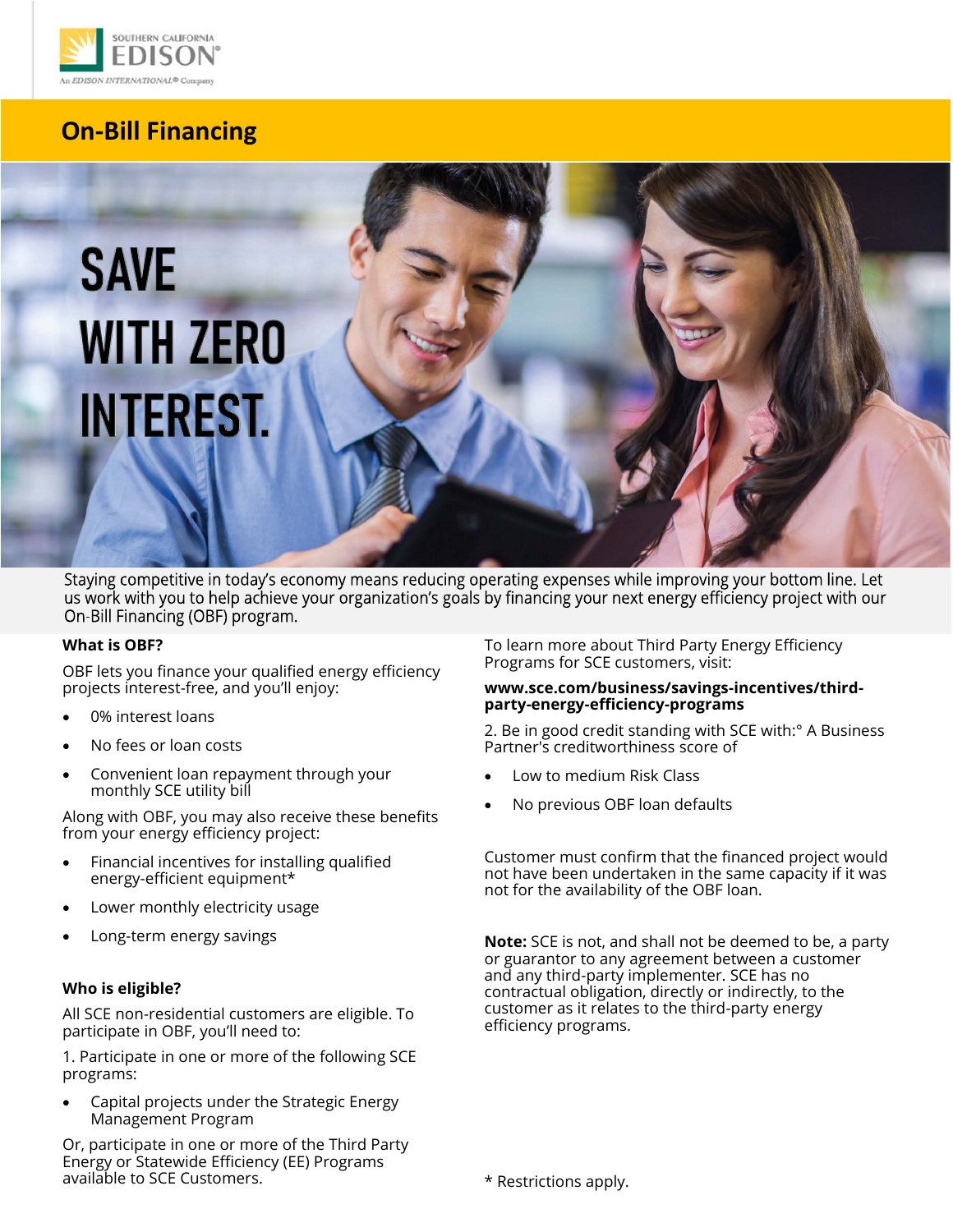# **On-Bill Financing (OBF)**



#### **It is easy to apply online.**

 You'll need to submit your OBF Application prior to purchasing the equipment.

 To discover how this program can help your organization save, contact your SCE Account Manager or visit **[sce.com/onbill](https://sce.com/onbill)**.

#### **What are the loan limits?**

 Loan limits vary by customer segment. Loans are capped at the Service Account (SA) level. Customers with multiple SAs may have loans at each SA up to the requirements are met, we will bundle or consolidate qualifying loans for customers. maximum amount for their segment. When certain

 **Bundled OBF Loans** — Government and Institutional customers can bundle multiple service accounts under the same Customer Account Number, at one or more premises<sup>1</sup>, into a single OBF loan. Individual SA OBF loan applications can be bundled to meet the loan minimum. Customer segment loan limits apply.

 **Consolidated OBF Loans** — All business customers can consolidate multiple service accounts under the same Customer Account Number, at the same premise, into one consolidated OBF loan. Individual SA loans must meet the \$5K OBF loan minimum to be consolidated. Customer segment loan limits apply.

 loan must be complete before any loan funds are **Note:** All projects in a bundled or consolidated OBF distributed.

| <b>OBF Loan Limits and Terms</b>  |                                  |                                  |                                |                                                                                                              |  |
|-----------------------------------|----------------------------------|----------------------------------|--------------------------------|--------------------------------------------------------------------------------------------------------------|--|
| <b>Customer</b><br><b>Segment</b> | <b>Individual SA</b>             | <b>Bundled SAs</b>               | <b>Consolidated SAs</b>        | <b>Loan Terms</b>                                                                                            |  |
| Government &<br>Institutional     | Min: \$5,000<br>Max: \$1,000,000 | Min: \$5,000<br>Max: \$1,000,000 | N/A                            | Up to 10 years                                                                                               |  |
| Multifamily                       | Min: \$5,000<br>Max: \$250,000   | N/A                              | Min: \$5,000<br>Max: \$250,000 | Up to 10 years                                                                                               |  |
| <b>Business</b>                   | Min: \$5,000<br>Max: \$250,000   | N/A                              | Min: \$5,000<br>Max: \$250,000 | Up to 5 years, or the<br>effective useful life (EUL)<br>of the solution providing<br>the most energy savings |  |

 **Exception Caps**: Maximum \$4,000,000 per Service Account for all customer segments. Exception caps require SCE management approval on a case by case basis. Other restrictions may apply.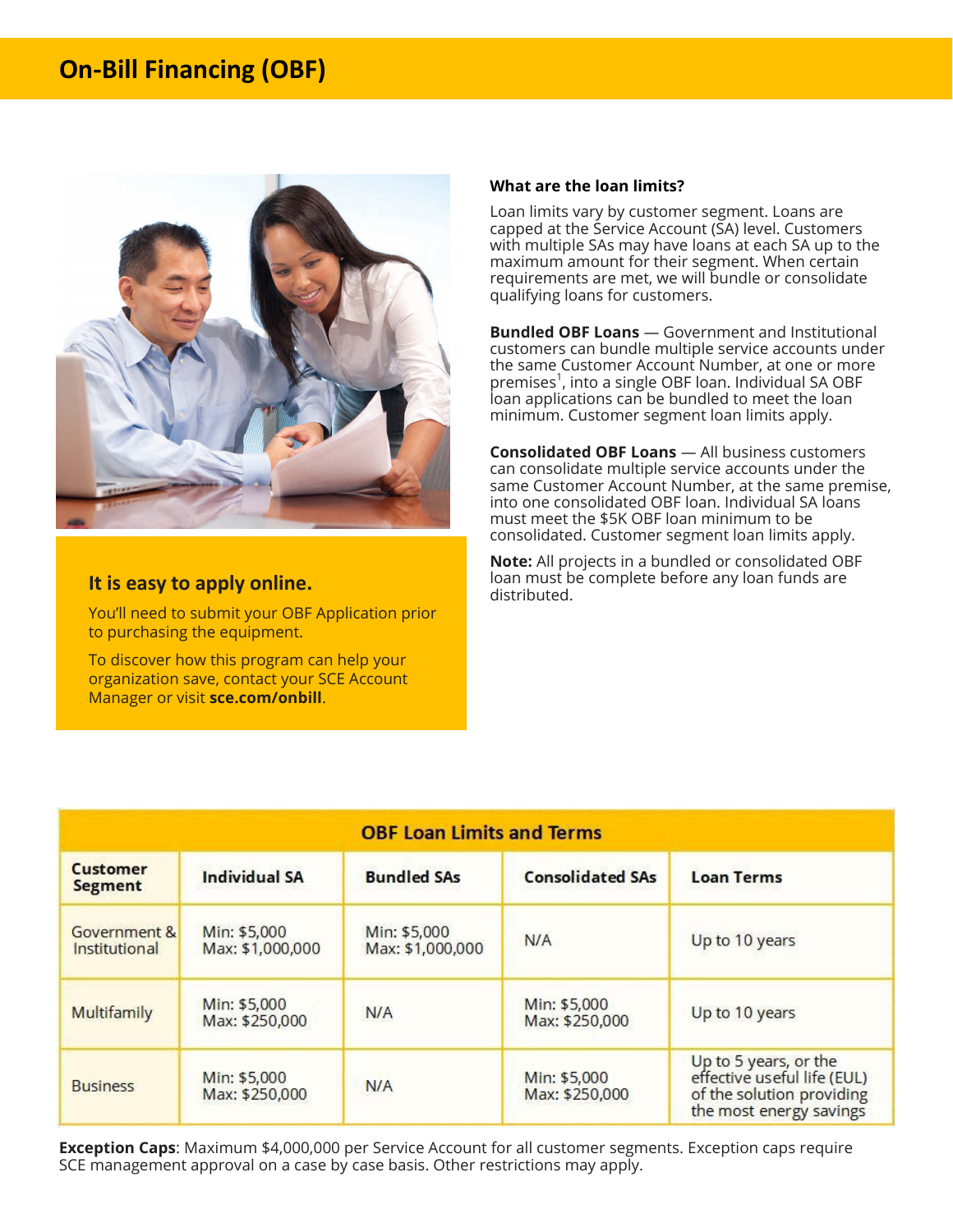# **On-Bill Financing (OBF)**



| <b>Project Example</b>                                   |                                      |  |  |  |
|----------------------------------------------------------|--------------------------------------|--|--|--|
| <b>Project Information</b><br>(Government Customer)      | Project<br><b>Values</b>             |  |  |  |
| <b>Project Cost</b>                                      | \$110,000                            |  |  |  |
| Rebate/Incentive Amount                                  | \$20,000                             |  |  |  |
| <b>Financeable Amount</b>                                | \$90,000                             |  |  |  |
| <b>Estimated Annual</b><br><b>Energy Savings</b>         | 66,667 kWh                           |  |  |  |
| Average 12-month<br><b>Electric Rate</b>                 | \$0.12                               |  |  |  |
| <b>Estimated Monthly</b><br><b>Electric Cost Savings</b> | \$667                                |  |  |  |
| Monthly Debt Repayment                                   | \$667                                |  |  |  |
| <b>Months to Fully Repay</b><br><b>Loan</b>              | 135<br>$(11.25 \text{ years})$       |  |  |  |
| <b>Loan Exceeds Segment</b><br>Cap                       | 120 months<br>$(10.0 \text{ years})$ |  |  |  |
| Adjusted OBF Loan<br>Amount                              | \$80,040                             |  |  |  |
| <b>Customer Contribution/</b><br><b>Buy Down</b>         | \$9.960                              |  |  |  |

## **How are loan term and approved loan amount calculated?**

 The factors determining the term length of the OBF loan include:

- 1. The maximum loan term cannot exceed the loan term limits presented on the previous page.
- 2. The term cannot exceed the effective useful life (EUL) of the installed equipment.

 The maximum loan amount is the difference between the final approved total project cost of the installed, eligible energy efficiency solutions and the incentives paid by us. Loan funds must be used for the purchase and installation of qualified energy efficiency equipment.

 The factors determining how the final approved loan amount is calculated are:

- 1. **Estimated Bill Neutrality**<sup>2</sup> The monthly loan repayment amount is calculated to be approximately SCE utility bill as a result of your energy efficiency equal to the estimated monthly dollar savings on your project.
- service account cannot exceed the established loan term limits by customer segment presented on the 2. **Loan Amount Limits** — The loan amount for any one previous page.

 This project example is for a customer in the government segment. The estimated monthly electric cost savings resulting from the project is \$667. The Financeable Amount divided by the monthly savings (\$90,000 / \$667 = 135 months), exceeds segment. Therefore, the Adjusted OBF loan amount will need to be reduced to \$80,040 (120 months x \$667). the maximum 10 year allowable loan term for this customer

 **Note:** In no cases will the OBF loan term exceed the customer segment cap or the estimated bill neutrality calculation.

 You may elect to choose a shorter term than allowed by your segment cap or indicated by the bill neutrality calculation, and you may repay the loan in its entirety at any time.

 Customers that receive OBF loans totaling over \$250,000 per service account are not eligible for additional incentives for Solutions that are funded by the OBF loan.